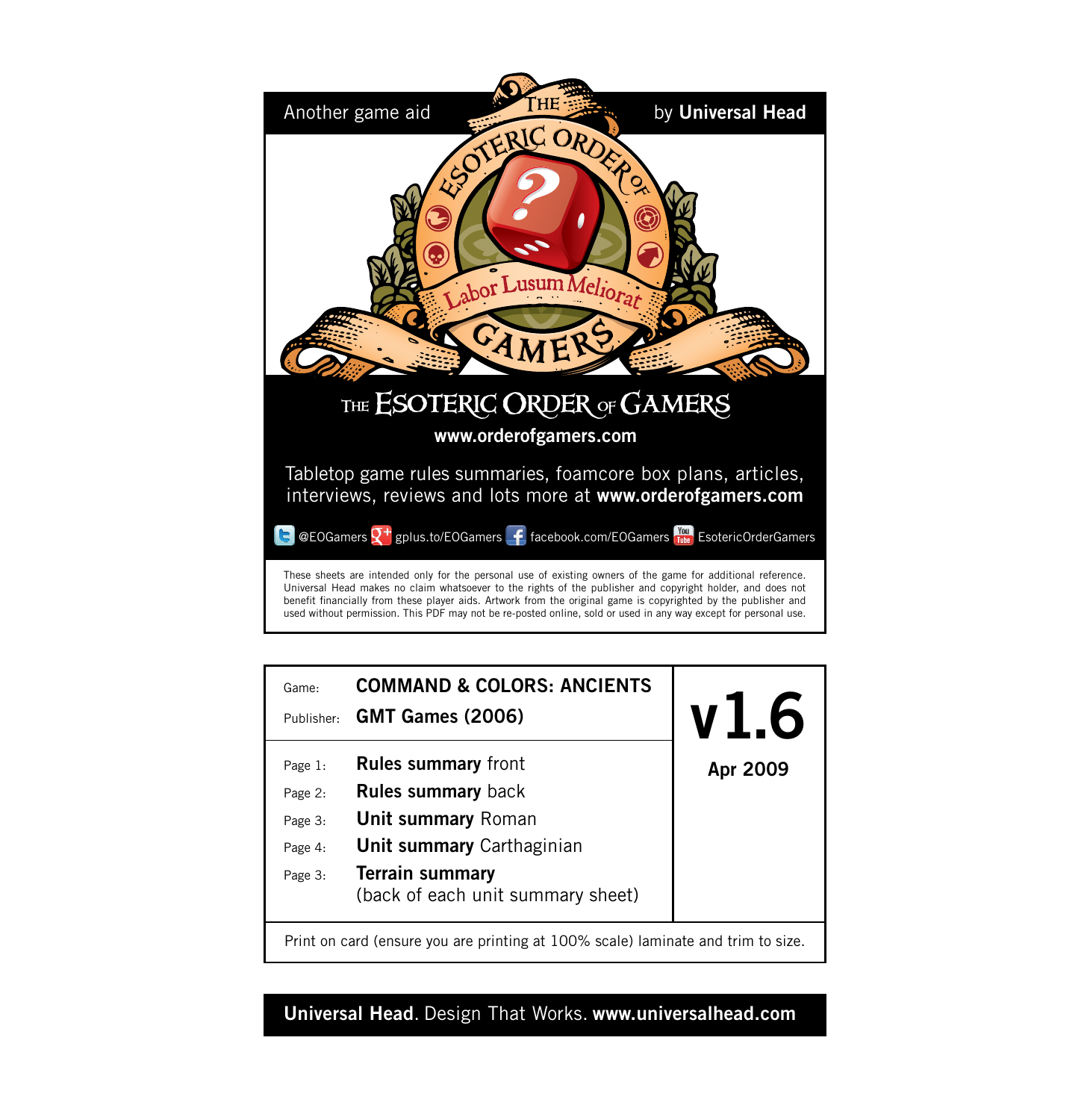# Commands & Colors **ANCIENTS**

#### **Setup**

Setup the terrain and unit blocks on the board according to the **Scenario**. Review scenario special rules and victory conditions.

Shuffle the **Command** deck and deal Command cards to each side as per the scenario's War Council notes. Cards are kept secret from the other player.

#### **Turn Sequence**

Players alternate turns, starting with the player listed in the scenario's battle notes.

**1. Command** Play a Command card.

- **2. Order Units and Leaders**  Announce units you intend to order.
- **3. Move** Move ordered units, one at a time.
- **4. Battle** Battle one ordered unit at a time.
- **5. Draw and End of Turn** Draw a new Command card.

#### **Command**

**Command cards** order units to move and/or battle. The card indicates in which section(s) of the battlefield you may issue orders, and how many units you may order.

If the number of units to be ordered is *Equal to Command*, this is equal to the number of Command cards in the player's hand (including the one played).

#### **Order**

After playing a card, announce which units you intend to order. Only units issued an order this turn may *move*, *battle* or take a *special action*. Units on a hex straddling two sections may be ordered from either section.

Only one order may be given to each unit or leader per turn. If a card allows you to issue more orders than you have units in that section, the additional orders are lost.

#### **Movement**

Move units one at a time and only once per ordered unit per turn. Movement for one unit must be completed before moving another. An ordered unit does not have to move.

Two units may not occupy the same hex, and—with some exceptions—units may not move into or through occupied hexes. Terrain may impact movement.

Blocks always stay together as a unit and cannot combine with other units. A unit may move into a hex with a solitary friendly leader, but must stop there.

#### **Combat**

Resolve battles one at a time and, normally, only once per ordered unit per turn.

One unit's battle (either ranged or close combat) must be completed before the next battle. An ordered unit does not have to battle (with the exception of warriors moving 2 hexes). A unit always fights at the same strength despite casualties (with the exception of *Warriors*).

#### **Ranged Combat**

Only units armed with missile weapons may attack in ranged combat at unit *more than 1 hex away*. Ranged combat may not be used against adjacent enemy units.

A unit adjacent to an enemy unit must engage it in close combat if it chooses to battle (it cannot target a more distant unit).

The target must be within **range**. Count the number of hexes to the target (not counting the attacker's hex but counting the target's hex) and verify that the distance is within the weapon's **range**.

The target must be within **line of sight**. Draw a line between the centres of the hexes; line of sight is blocked if any part of a hex containing an obstruction, unit or leader crosses this line. If the line runs along the edge of one or more hexes it is only blocked if the obstructions stand somewhere along both sides of the line.

#### **Roll battle dice. If the unit did not move prior to firing roll 2 dice; if it moved, roll 1 die.**

A target cannot **evade** a ranged combat attack or **battle back** afterwards.

#### **Leaders do not affect ranged combat.**

#### **Close Combat**

A unit attacking an adjacent unit is in **close combat**. It cannot use ranged combat against the adjacent unit or any other unit within range.

Some units are eligible to **evade**.

**Roll battle dice. The number of dice rolled depends on unit type.**

#### **Battle Dice Effects**



**Flag:** no hit, but target may retreat.

**Leader Helmet:** *see below.*

**Sword** *Ranged:* no effect **Sword** *Close Combat:* one hit on any unit.

For each hit, one block is removed from the target unit.

#### **War machine units, and green circled units without a white border** (light infantry, light sling infantry, light bow infantry, light cavalry, and light bow cavalry) do not score a hit on a sword symbol.

**Chariot units** ignore 1 sword hit.

**Elephant units** ignore all sword hits and ignore 1 red square hit from cavalry or chariots.

**Camel units** ignore 1 blue triangle hit from cavalry or chariots.

One hit is scored for each **leader helmet symbol** rolled in close combat, if a friendly **leader** is attached *or* adjacent to any friendly *non-elephant* unit battling /battling back.

**A leader alone in a hex** attacked by ranged or close combat is hit on the roll of a leader symbol.

When present, terrain battle dice reductions reduce the number of dice rolled accordingly.

#### **Battling Back**

In close combat, a defending unit may battle back against an attacker if they survived and did not retreat, or was unable to fulfill a required retreat.

#### **Retreats**

For *each* **flag symbol** rolled against a target unit, it must move 1 movement (the maximum number of hexes it may move when given an order) back towards its own side of the battlefield.

Terrain has no effect on retreat moves, though impassable terrain is still impassable.

Units may not retreat into or through a hex containing another unit.

An attached leader must retreat with its unit. A unit without a leader may retreat into a hex with an unattached friendly leader; the retreat move then stops.

If a unit's unit retreat path is blocked, 1 figure is removed for each retreat hex of movement that cannot be completed.

#### **Bolster Morale**

A unit can ignore 1 flag when a leader attached to the unit survives any leader casualty check.

A unit adjacent to at least 2 friendly units (a leader alone in a hex is considered a supporting unit) may ignore 1 flag.

*Elephants* may act as a support unit, but may not receive support from units or leaders.

Some terrain allows a defending unit to ignore 1 flag.

Full-strength **warrior** units may ignore 1 flag.

Effects are cumulative.

#### **Evade**

A unit attacked in close combat may attempt to **evade**. An attacking unit may not evade if the defender *battles back*, and evading units may never battle back.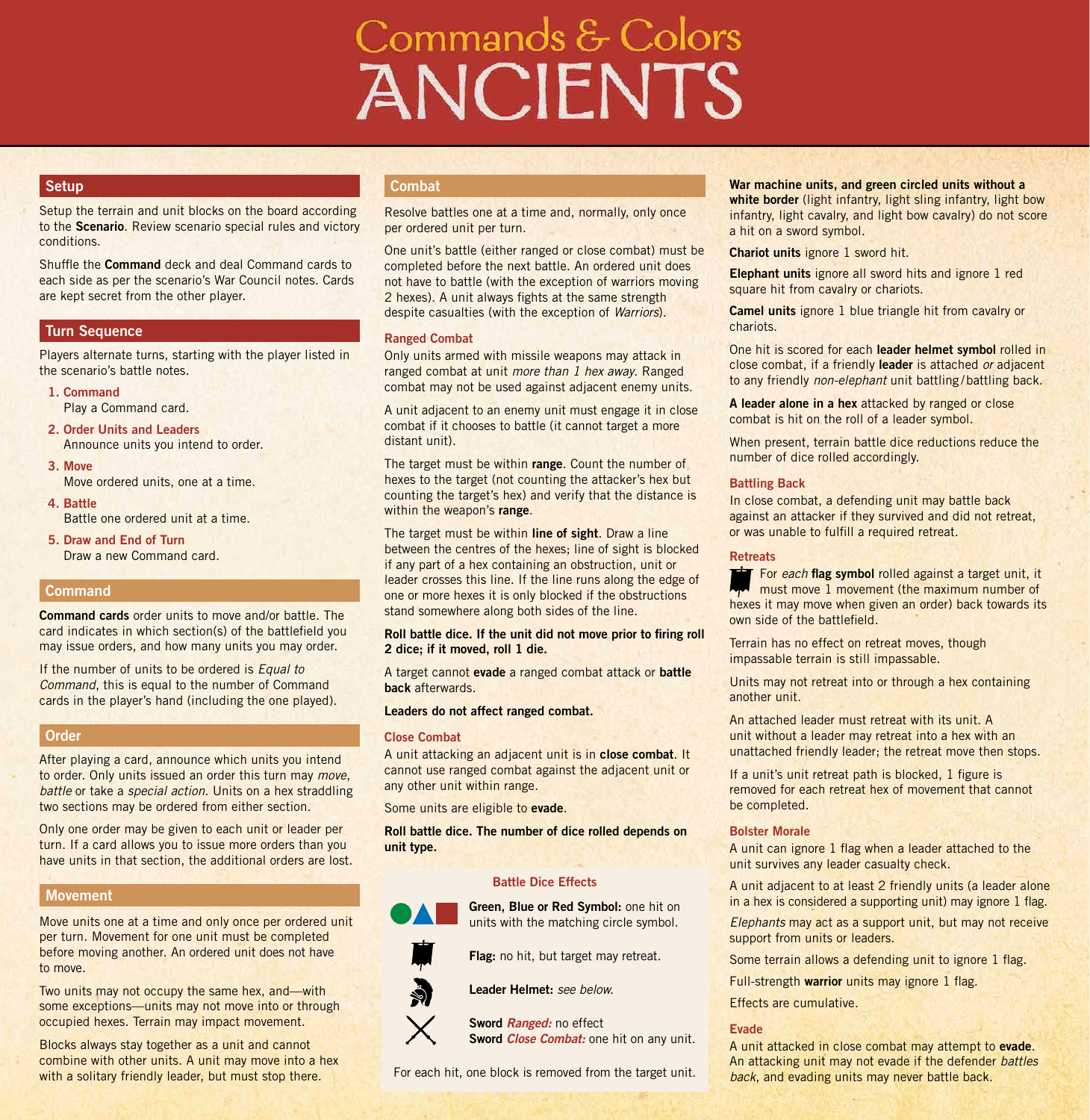#### **The attacker rolls the correct number of dice, but only symbols matching the evading unit's symbol score a hit.**

An **evade move** is a 2 hex move towards the unit's side of the battlefield. If only 1 hex is available, the unit may move only 1 hex.

Green units and war machine units may always evade.

Medium cavalry and camel units may evade all foot and heavy mounted units.

Heavy cavalry and heavy chariot units may evade all foot and elephant units.

Auxilia, medium infantry, warrior, heavy infantry and elephant units may *never* evade.

A leader alone in a hex *must* evade.

If a **war machine** unit evades it is removed from the battlefield but does not count as a Victory Banner.

#### **Momentum Advance**

When a unit attacks in close combat and eliminates the enemy unit or forces it to retreat from its hex, it *may* advance into the vacated hex.

A cavalry unit may advance and then, optionally, may move one additional hex.

Momentum advance is not allowed if the defender evades a close combat attack, or the hex was vacated by an evading leader.

A unit ordered by a *First Strike* card cannot momentum advance, but the targeted unit remains eligible for momentum advance and possible bonus close combat.

A unit *battling back*, or a war machine unit, cannot momentum advance.

#### **Bonus Close Combat**

After a successful close combat, some units making a momentum advance are eligible for an optional **bonus close combat** against any enemy unit in an adjacent hex.

Units that can make a bonus close combat after a momentum advance:

#### Warrior units.

A non-warrior unit with an attached leader (except for war machines).

A camel, cavalry, chariot or elephant unit.

If the bonus attack is successful and eliminates or pushes back the target, the attacker may then advance into the vacated hex but not battle again this turn. A cavalry unit can only move into the vacated hex, not move one additional hex.

Some terrain restrictions prevent this movement.

#### **Draw and End of Turn**

Discard the Command card played this turn and draw another.

If the draw deck runs out of cards, the discards are shuffled to form a new deck.

Players alternate turns until one player reaches the required number of **Victory Banners**, at which time the game immediately ends.

#### **Leaders**

#### **Leaders and Units**

A leader in the same hex as a friendly unit is **attached** to that unit. If the unit moves, the leader *must* move with it (this costs only one command).

When a card with a **helmet symbol** is played, one or more attached leaders may detach from a unit and move independently at a cost of one order each.

#### **Leader Movement**

When moving by himself a leader may move, once per turn, up to 3 hexes, and may move through friendly units.

Only one leader may occupy a hex. When a leader moves into a hex with another unit, he may not move again with the unit he has just joined.

#### **Leaders in Combat**

A leader may not attack if he is alone in a hex.

One hit is scored for each **leader helmet symbol** rolled in close combat, if a friendly **leader** is attached *or* adjacent to any friendly *non-elephant* unit battling /battling back.

#### **Leaders do not affect ranged combat.**

A unit can ignore 1 flag when a leader attached to the unit survives any leader casualty check.

Any *non-warrior* foot unit to which a leader is attached may make a bonus close combat attack after a momentum advance (except for war machine units).

#### **Leader Casualty Checks**

**A leader casualty check is made when a unit to which a leader is attached loses one or more blocks** due to ranged combat, close combat, evading, failure to complete a retreat move, elephant rampage, or blocking an elephant unit's retreat.

**Roll 2 dice:** to hit the leader, roll 2 leader symbols.

**If the unit to which a leader is attached is eliminated, roll 1 die:** to hit the leader, roll 1 leader symbol. If the leader is not hit, he must **evade**. Flags rolled against an eliminated unit have no effect on the leader.

The attacking unit may momentum advance after close combat onto the vacated hex after the leader is eliminated or evades.

If **a leader alone in a hex** is attacked by ranged or close combat, the attacker rolls its normal number of dice and scores a hit by rolling one leader symbol. If the leader is not hit he must **evade**. Flags rolled against a leader alone in a hex have no effect.

Only one leader casualty check is made per combat dice roll.

The attacking unit may *not* momentum advance after close combat onto the vacated hex after the lone leader is eliminated or evades.

#### **Leader Evade**

A leader's evade move is up to 3 hexes towards his side of the battlefield.

If a leader cannot evade a minimum of 1 hex he is eliminated. He may move *through* a hex that contains a friendly unit or friendly leader, but may not end his move in any hex containing a friendly leader, impassable terrain, or enemy leader or unit. If he ends his move with a friendly unit, he is attached to that unit.

You may choose to evade your leader off your side of the battlefield, thus denying the Victory Banner to your opponent.

#### **Leader Escape**

If enemy units occupy 1 or 2 hexes of a leader's evade path, he must attempt to escape through those hexes.

Move the leader onto one of the enemy hexes and allow the enemy unit to battle the leader (who does not benefit from terrain). 1 leader symbol must be rolled to score a hit.

If he is not hit, the leader continues with his evade move into the next hex, which may also be occupied, in which case he can be attacked again.

#### **Elephants**

#### **Elephant Combat**

Each **sword symbol** an elephant unit rolls in close combat scores a hit, then each of these dice is rolled again for possible additional hits. Keep rolling until you get no more sword symbols.

An elephant unit ignores all sword hits rolled against it in close combat, and receives no close combat or morale benefits from an attached leader or one in an adjacent hex.

An elephant unit in close combat with a cavalry or chariot unit may ignore 1 red square hit and one flag. Cavalry or chariots forced to retreat must retreat 1 additional hex for each flag rolled against them.

#### **Elephant Retreat (Rampage)**

Before a retreating elephant is moved, *all* units and *any* lone leaders in adjacent hexes must check to see if they are **trampled**.

Roll 2 dice for each hex with a unit or lone leader (your opponent rolls for hits on your units, and you roll for hits on his units). A hit is scored when the symbol rolled matches the unit type; other symbols are ignored.

After the rampage, the elephant completes its retreat movement. If the path is occupied by friendly or enemy units, or a lone enemy leader, the elephant is not moved back and does not lose any blocks. Instead, the units or leader must each lose one block for each hex of its retreat that the elephant was unable to fulfill.

#### **Camels**

A camel unit in close combat with a cavalry or chariot unit may ignore 1 blue triangle hit. Cavalry or chariots forced to retreat must retreat 1 additional hex for each flag rolled against them.

#### **Victory Banners**

A Victory Banner is gained for each enemy leader or entire enemy unit eliminated from the battlefield. In some scenarios additional banners may be gained by capturing objectives.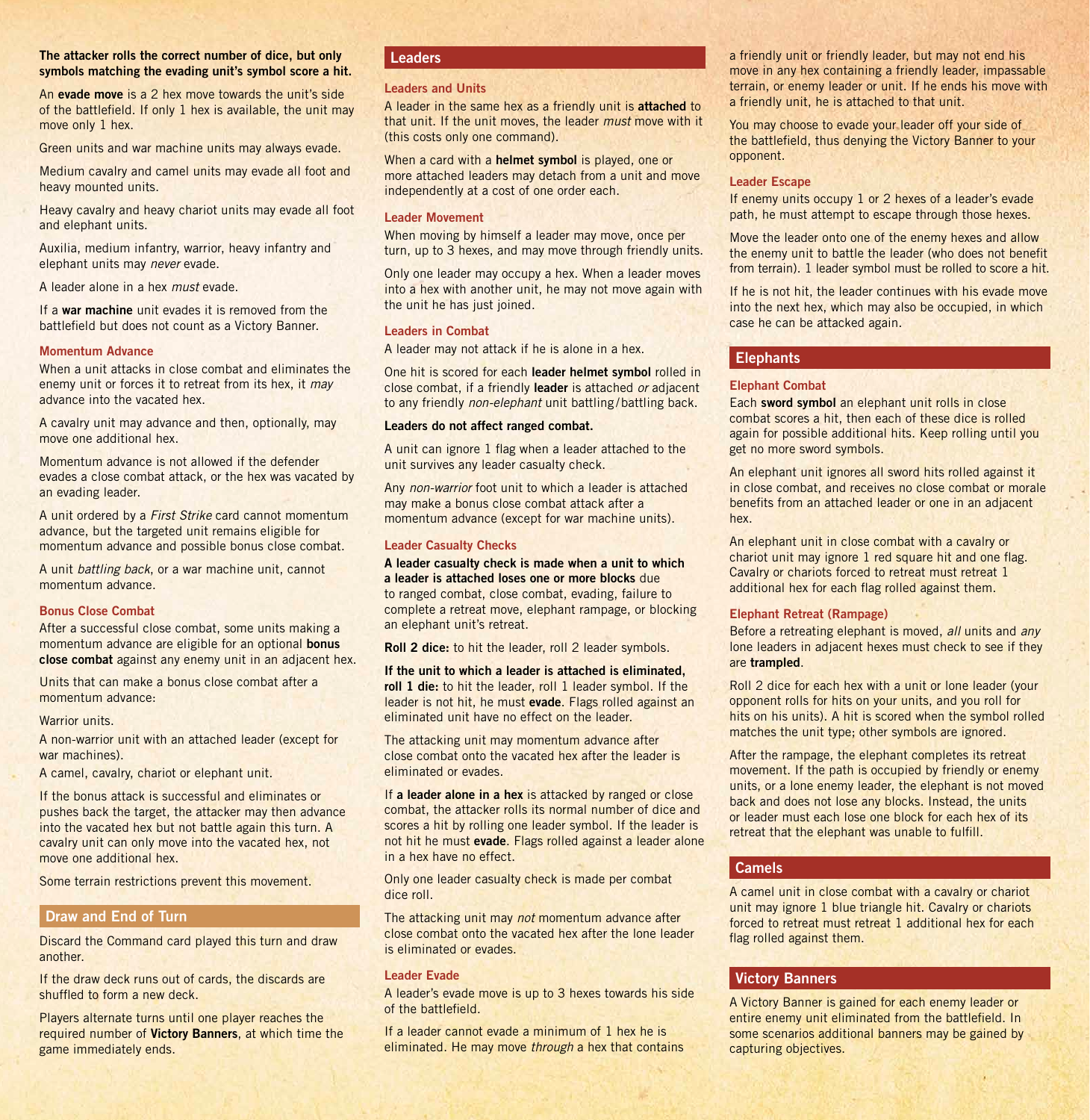# Commands & Colors<br>ANCIENTS

# **CARTHAGINIANS**

. . . . . . . . . . . .

| <b>LIGHT INFANTRY</b>   | <b>RANGED COMBAT</b><br>Range 2<br>No Move: 2<br><b>CLOSE COMBAT</b><br>Does not hit on   | MOVE 2<br>Moved: 1<br>2 <sup>1</sup> |                        | <b>WARRIOR INFANTRY</b><br><b>RANGED COMBAT</b><br><b>None</b><br><b>CLOSE COMBAT</b><br>Must CC if moved 2 hexes.<br>At full strength 4 and may ignore 1<br>Otherwise 3                    | MOVE 2<br>4/3                                    | <b>LIGHT CAVALRY</b>  | <b>RANGED COMBAT</b><br>Range 2<br>No Move: 2<br><b>CLOSE COMBAT</b><br>Does not hit on $\boxtimes$   | <b>MOVE 4</b><br>Moved: 1<br>2 <sup>1</sup> |
|-------------------------|-------------------------------------------------------------------------------------------|--------------------------------------|------------------------|---------------------------------------------------------------------------------------------------------------------------------------------------------------------------------------------|--------------------------------------------------|-----------------------|-------------------------------------------------------------------------------------------------------|---------------------------------------------|
|                         | Evade: $\mathcal V$ Retreat: 2<br><b>LIGHT BOW INFANTRY</b>                               | MA: Adv<br>MOVE 2                    |                        | Evade: X Retreat: 2 MA: Adv, Battle                                                                                                                                                         |                                                  |                       | Evade: $V$<br>Retreat: 4 (+1/ <sup>m</sup> vs Elephants, Camels)                                      | MA: Adv+1, Battle                           |
|                         | <b>RANGED COMBAT</b><br>Range 3<br>No Move: 2<br><b>CLOSE COMBAT</b><br>Does not hit on X | Moved: 1<br>$2 \blacksquare$         | <b>MEDIUM INFANTRY</b> | <b>RANGED COMBAT</b><br><b>None</b><br><b>CLOSE COMBAT</b><br>Evade: X Retreat: 1                                                                                                           | MOVE 1<br>$\overline{4}$<br>MA: Adv              | <b>MEDIUM CAVALRY</b> | <b>RANGED COMBAT</b><br><b>None</b><br><b>CLOSE COMBAT</b><br>Evade: Foot, HvyMtd                     | MOVE 3<br>3 <sup>1</sup>                    |
|                         | Evade: $\mathcal V$ Retreat: 2<br><b>LIGHT SLING INFANTRY</b><br><b>RANGED COMBAT</b>     | MA: Adv<br>MOVE 2                    | <b>HEAVY INFANTRY</b>  | <b>RANGED COMBAT</b><br><b>None</b>                                                                                                                                                         | MOVE 1                                           | <b>HEAVY CAVALRY</b>  | MA: Adv+1, Battle<br><b>Retreat: 3</b> $(+1)$ vs Elephants, Camels)                                   | MOVE 2                                      |
|                         | Range 3<br>No Move: 2<br><b>CLOSE COMBAT</b><br>Does not hit on $\boxtimes$               | Moved: 1<br>2 <sup>1</sup>           | <b>ELEPHANT</b>        | <b>CLOSE COMBAT</b><br>Evade: X<br>Retreat: 1                                                                                                                                               | $5 \blacksquare$<br>MA: Adv<br>MOVE <sub>2</sub> |                       | <b>RANGED COMBAT</b><br><b>None</b><br><b>CLOSE COMBAT</b>                                            | 4 <sup>1</sup>                              |
|                         | Evade: V Retreat: 2                                                                       | MA: Adv                              |                        | <b>RANGED COMBAT</b><br><b>None</b>                                                                                                                                                         |                                                  |                       | Evade: Foot, Elephant<br>MA: Adv+1, Battle<br><b>Retreat: 2</b> $(+1/\sqrt{2})$ vs Elephants, Camels) |                                             |
| <b>AUXILIA INFANTRY</b> | <b>RANGED COMBAT</b><br>If moved 2 cannot fire<br>Range 2                                 | MOVE 2                               |                        | <b>CLOSE COMBAT</b><br>3 vs elephants, camels, warriors,<br>hvy chariots<br>1 vs leaders                                                                                                    |                                                  | <b>HEAVY CHARIOT</b>  | <b>RANGED COMBAT</b><br><b>None</b>                                                                   | MOVE 2                                      |
|                         | No Move: 2<br><b>CLOSE COMBAT</b><br>If moved 2 cannot close combat 3                     | Moved: 1                             |                        | ? otherwise, equal to opposing unit<br><b>Re-roll X</b> repeatedly<br>Ignore applied against elephants                                                                                      |                                                  |                       | <b>CLOSE COMBAT</b><br>Ignore 1 X rolled against chariots<br>Battling back or First Strike, 3         | 4 <sup>1</sup>                              |
|                         | Evade: X Retreat: 1                                                                       | MA: Adv                              |                        | vs Cav/Chariots, ignore 1 and 1<br>May support units, but does not receive<br>support.<br>Evade: X<br>Retreat: 1<br>Rampage: 2 dice vs units and lone<br>leaders in adjacent hexes; hits on | MA: Adv, Battle                                  |                       | Evade: Foot, Elephant<br>MA: Adv, Battle<br><b>Retreat: 2</b> $(+1/\sqrt{2})$ vs Elephants, Camels)   |                                             |

matching symbol (others ignored). If the retreat path is blocked, elephant not moved and no losses; instead the 2 blocking units each take a loss.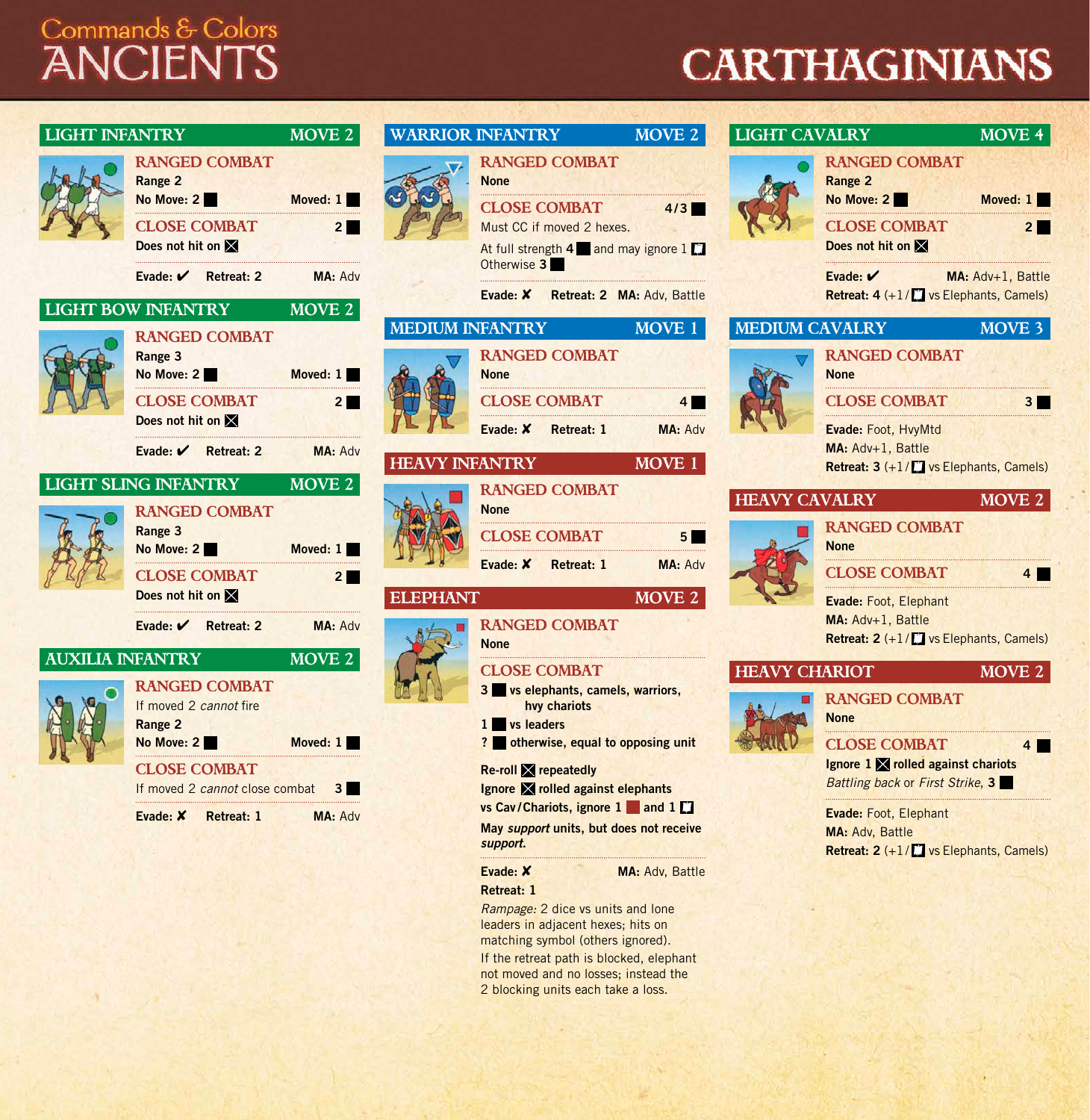# Commands & Colors<br>ANCIENTS

# **ROMANS**

| <b>LIGHT INFANTRY</b>                          |                                                                                                                                    | MOVE <sub>2</sub>                       |                                         | <b>WARRIOR INFANTRY</b>                                                                                                                                                                                                                                          | <b>MOVE 2</b>                       | <b>LIGHT CAVALRY</b>                   |                                                                                                                                                                                                             | <b>MOVE 4</b>              |  |
|------------------------------------------------|------------------------------------------------------------------------------------------------------------------------------------|-----------------------------------------|-----------------------------------------|------------------------------------------------------------------------------------------------------------------------------------------------------------------------------------------------------------------------------------------------------------------|-------------------------------------|----------------------------------------|-------------------------------------------------------------------------------------------------------------------------------------------------------------------------------------------------------------|----------------------------|--|
|                                                | <b>RANGED COMBAT</b><br>Range 2<br>No Move: 2<br><b>CLOSE COMBAT</b><br>Does not hit on<br>Evade: ✔ Retreat: 2                     | Moved: 1<br>$2 \blacksquare$<br>MA: Adv |                                         | <b>RANGED COMBAT</b><br><b>None</b><br><b>CLOSE COMBAT</b><br>Must CC if moved 2 hexes.<br>At full strength 4 and may ignore 1<br>Otherwise 3                                                                                                                    | 4/3                                 |                                        | <b>RANGED COMBAT</b><br>Range 2<br>No Move: 2<br><b>CLOSE COMBAT</b><br>Does not hit on<br>Evade: $V$<br>MA: Adv+1, Battle                                                                                  | Moved: 1<br>2 <sup>1</sup> |  |
|                                                |                                                                                                                                    |                                         |                                         | Evade: X<br>Retreat: 2 MA: Adv, Battle                                                                                                                                                                                                                           |                                     |                                        | <b>Retreat: 4 <math>(+1)</math> Vs Elephants, Camels)</b>                                                                                                                                                   |                            |  |
| <b>LIGHT BOW INFANTRY</b><br>MOVE <sub>2</sub> |                                                                                                                                    |                                         | <b>MEDIUM INFANTRY</b><br><b>MOVE 1</b> |                                                                                                                                                                                                                                                                  |                                     | <b>MEDIUM CAVALRY</b><br><b>MOVE 3</b> |                                                                                                                                                                                                             |                            |  |
|                                                | <b>RANGED COMBAT</b><br>Range 3<br>No Move: 2<br><b>CLOSE COMBAT</b><br>Does not hit on X<br>Evade: V Retreat: 2                   | Moved: 1<br>$2 \blacksquare$<br>MA: Adv |                                         | <b>RANGED COMBAT</b><br><b>None</b><br><b>CLOSE COMBAT</b><br>Evade: X<br>Retreat: 1                                                                                                                                                                             | 4 <sup>1</sup><br>MA: Adv           | <b>HEAVY CAVALRY</b>                   | <b>RANGED COMBAT</b><br><b>None</b><br><b>CLOSE COMBAT</b><br>Evade: Foot, HvyMtd<br>MA: Adv+1, Battle                                                                                                      | 3 <sup>1</sup>             |  |
|                                                |                                                                                                                                    |                                         | HEAVY INFANTRY                          |                                                                                                                                                                                                                                                                  | MOVE 1                              |                                        | <b>Retreat: 3</b> $(+1)$ $\begin{bmatrix} 1 \\ 2 \end{bmatrix}$ vs Elephants, Camels)                                                                                                                       |                            |  |
|                                                | <b>LIGHT SLING INFANTRY</b><br><b>RANGED COMBAT</b><br>Range 3<br>No Move: 2<br><b>CLOSE COMBAT</b><br>Does not hit on $\boxtimes$ | MOVE 2<br>Moved: 1<br>$2 \blacksquare$  | ELEPHANT                                | <b>RANGED COMBAT</b><br><b>None</b><br><b>CLOSE COMBAT</b><br>Evade: X<br>Retreat: 1                                                                                                                                                                             | 5 <sub>1</sub><br>MA: Adv<br>MOVE 2 |                                        | <b>RANGED COMBAT</b><br><b>None</b><br><b>CLOSE COMBAT</b><br>Evade: Foot, Elephant                                                                                                                         | MOVE 2<br>4 <sup>1</sup>   |  |
|                                                | Evade: V Retreat: 2                                                                                                                | MA: Adv                                 |                                         | <b>RANGED COMBAT</b><br><b>None</b>                                                                                                                                                                                                                              |                                     |                                        | MA: Adv+1, Battle<br><b>Retreat: 2</b> $(+1)$ $\begin{bmatrix} 1 \\ 2 \end{bmatrix}$ vs Elephants, Camels)                                                                                                  |                            |  |
| <b>AUXILIA INFANTRY</b>                        |                                                                                                                                    | MOVE 2                                  |                                         | <b>CLOSE COMBAT</b>                                                                                                                                                                                                                                              |                                     | <b>HEAVY CHARIOT</b>                   |                                                                                                                                                                                                             | MOVE 2                     |  |
|                                                | <b>RANGED COMBAT</b><br>If moved 2 cannot fire<br>Range 2<br>No Move: 2                                                            | Moved: 1                                |                                         | 3 vs elephants, camels, warriors,<br>hvy chariots<br>1 vs leaders<br>? otherwise, equal to opposing unit                                                                                                                                                         |                                     |                                        | <b>RANGED COMBAT</b><br><b>None</b><br><b>CLOSE COMBAT</b>                                                                                                                                                  | 4                          |  |
|                                                | <b>CLOSE COMBAT</b><br>If moved 2 cannot close combat<br>Evade: X<br>Retreat: 1                                                    | 3 <sup>1</sup><br>MA: Adv               |                                         | <b>Re-roll X</b> repeatedly<br>Ignore applied against elephants<br>vs Cav/Chariots, ignore 1 and 1<br>May support units, but does not receive<br>support.                                                                                                        |                                     |                                        | Ignore 1 X rolled against chariots<br>Battling back or First Strike, 3<br>Evade: Foot, Elephant<br>MA: Adv, Battle<br><b>Retreat: 2</b> $(+1)$ $\begin{bmatrix} 1 \\ 2 \end{bmatrix}$ vs Elephants, Camels) |                            |  |
|                                                |                                                                                                                                    |                                         |                                         | Evade: X<br>Retreat: 1<br>Rampage: 2 dice vs units and lone<br>leaders in adjacent hexes; hits on<br>matching symbol (others ignored).<br>If the retreat path is blocked, elephant<br>not moved and no losses; instead the<br>2 blocking units each take a loss. | MA: Adv, Battle                     |                                        | <b>HEAVY WAR MACHINE</b><br><b>RANGED COMBAT</b><br>Range 6<br>No Move: 2<br><b>CLOSE COMBAT</b><br>No move: 2<br>Does not hit on                                                                           | MOVE 1                     |  |

**Evade:** Remove **Retreat: 1 MA:** No